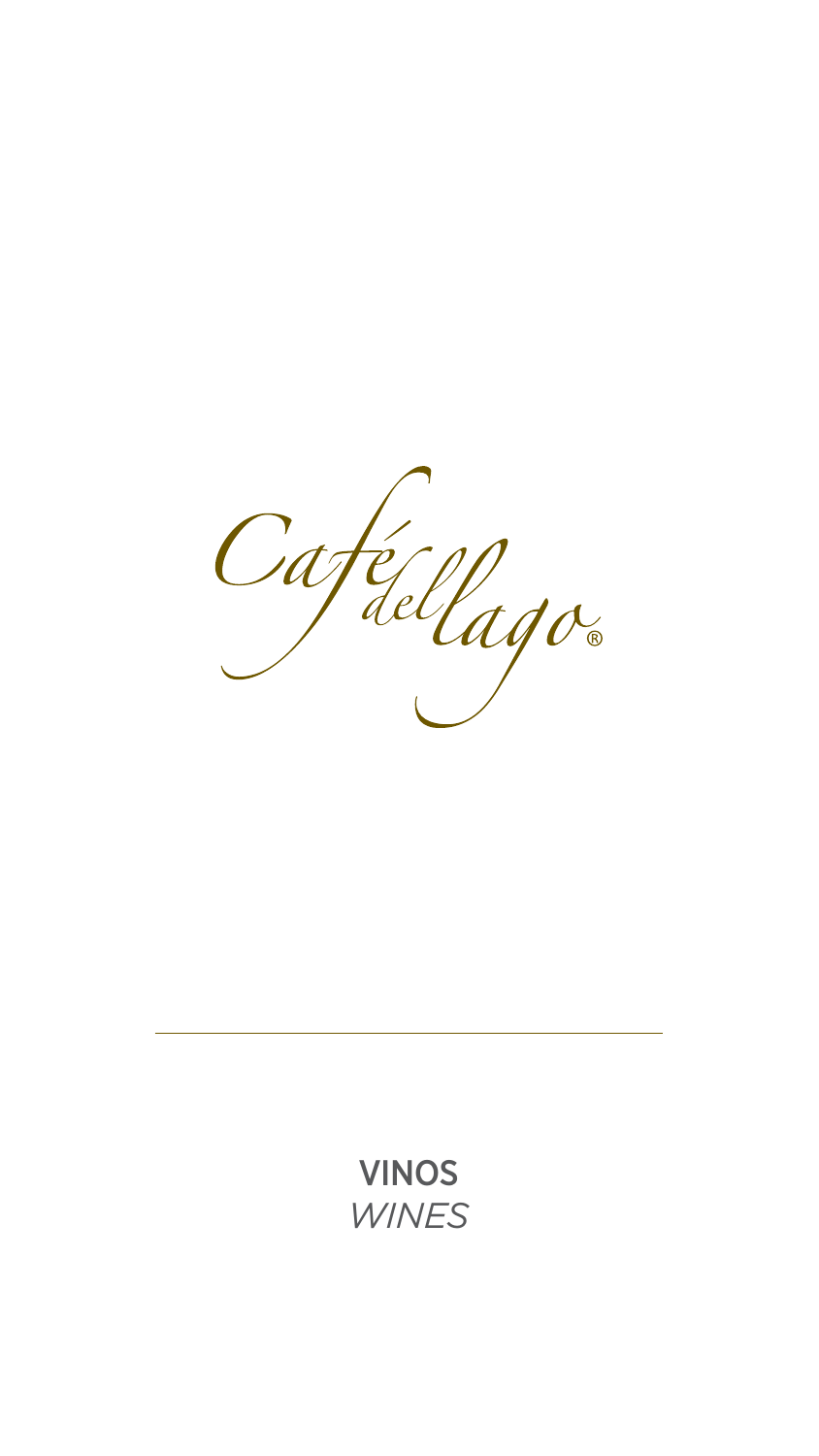

CON SU FIRMA SU PAGO ES MÁS FÁCIL Y SEGURO WITH YOUR SIGNATURE PAYMENT IS SAFER AND EASIER

En cumplimiento del Art. 7 Bis de la Ley de Protección al Consumidor, le informamos que todos los precios son en pesos mexicanos e incluyen 16% de IVA y 15% de propina voluntaria. Usted puede dar una propina adicional a su entera discreción. En caso de tener alguna alergia o restricción alimenticia, favor de consultar con su mesero nuestras opciones disponibles. Todas nuestras bebidas son servidas en vasos de 350 ml y nuestras botellas de vino contienen 750 ml. Bebidas y precios están sujetos a cambios sin previo aviso. En Mayan Palace y Sea Garden Mazatlán su firma vale, por su seguridad no aceptamos pagos en efectivo.

In accordance with art 7 bis of the consumer protection law, we inform you that all prices are shown in Mexican pesos and include a 16% tax and 15% voluntary service charge. You may give an additional tip, at your own discretion. In case of any allergies or dietary restrictions, please ask your waiter for available options. All of our drinks are served in 350 ml glasses and our wine bottles contain 750 ml. All menu items are subject to change without prior notice. At Mayan Palace and Sea Garden Mazatlán your signature is an agreement of payment. We do not accept cash.

· · ·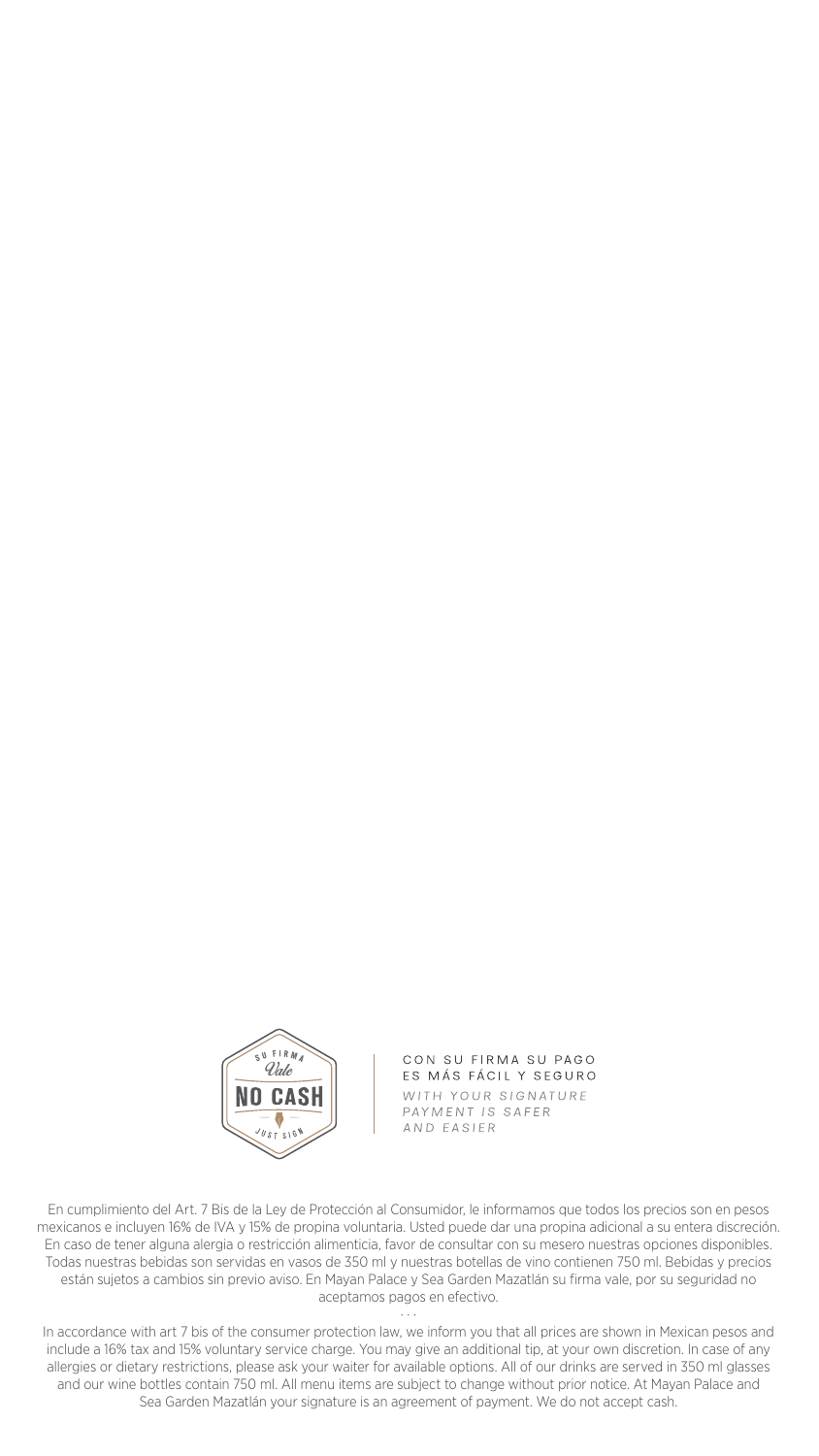## **VINO POR COPA / WINE BY THE GLASS**

## **VINO BLANCO / WHITE WINE**

Vino blanco muy fresco y crujiente con notas verdes a pasto cortado.

*Very fresh and crispy white wine with green notes of cut grass.*

Vino seco, amaderado y cremoso presenta notas de vainilla. *Dry body and creamy wine presents notes of vanilla.*

Corpulent red wine, well balanced and great finish in *the mouth.*

## LAS PERDICES MALBEC, ARGENTINA

### LIBERTAS VARIETAL PLUS, CHARDONNAY, CENTRAL VALLEY, CHILE

Vino seco, con excelente balance entre la acidez y el alcohol.

#### CHOCALAN SELECCIÓN , SAUVIGNON BLANC, CENTRAL VALLEY, CHILE \$105

*Dry wine, with excellent balance between acidity and alcohol.*

## **VINO TINTO / RED WINE**

#### CHOCALAN SELECCIÓN , CHARDONNAY, CENTRAL VALLEY, CHILE \$105

## SAN HUBERTO RESERVA MERLOT,

MENDOZA, ARGENTINA

Vino tinto corpulento, bien balanceado y gran final en boca.

Vino tinto de medio cuerpo, con mucho carácter y notas de frutas negras maduras.

*Medium body plus wine, with character and notes to* 

#### *black ripe fruit.*

\$134

\$208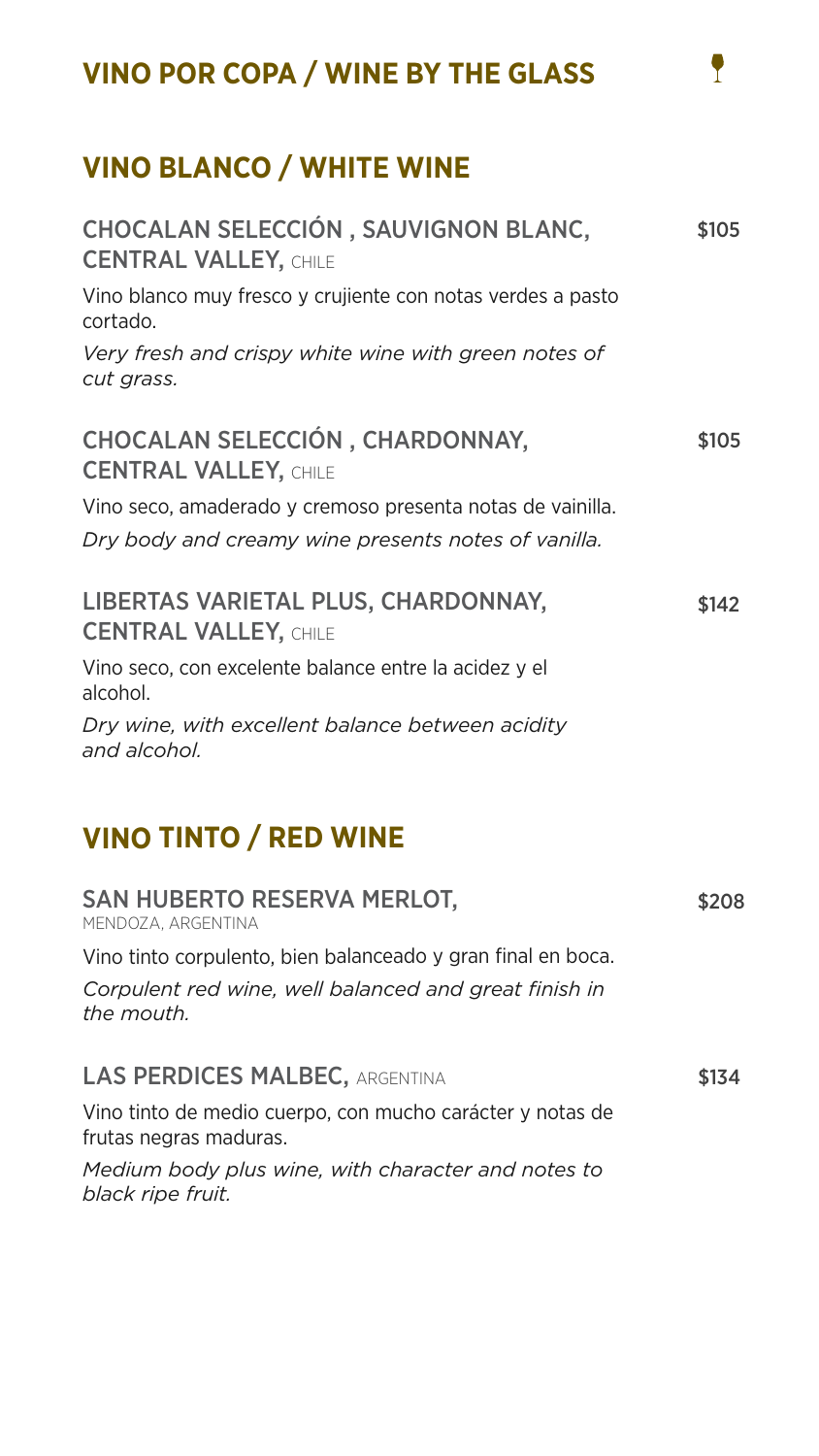## **VINO POR BOTELLA WINE BY THE BOTTLE**

## **VINO ROSADO / ROSE WINE**

### SAN HUBERTO ROSE SWEET (MALBEC, CAB, CHARD, TORRONTÉS), MENDOZA, ARGENTINA

Vino muy equilibrado que muestra aromas de claveles blancos frescos.

*Very well balanced wine with aromas of fresh white carnations.*

## BARISSAL ROSE CALLE ONCE, GRENACHE, TEMPRANILLO, OJOS NEGROS VALLEY, MÉXICO

Vinos semi-dulce con notas de duraznos y cerezas.

*Semi-sweet wine, with notes of peaches and cherries.*

SCARPETTA FRICO FRIULANO, FRIULLI-VENECIA-JULIA, ITALY

Vino seco de cuerpo medio, que muestra notas de frutas tropicales.

*Dry wine, medium body, that shows notes of tropical fruits.*

## **CHAMPAGNE Y VINO ESPUMOSO CHAMPAGNE AND SPARKLING WINES**

| <b>MOET &amp; CHANDON BRUT IMPERIAL, FRANCIA</b>              | \$1,877 |
|---------------------------------------------------------------|---------|
| Champagne ligera y fresca con delicioso aromas a<br>duraznos. |         |
| Light and crispy, with a delicious aroma of peaches.          |         |
| <b>MOET &amp; CHANDON NECTAR IMPERIAL, FRANCIA</b>            | \$1,996 |
| Champagne untuoso y profundo con delicioso aromas a           |         |

mangos.

#### *Oily and deep champagne with delicious mango aroma.*

\$790

\$1,069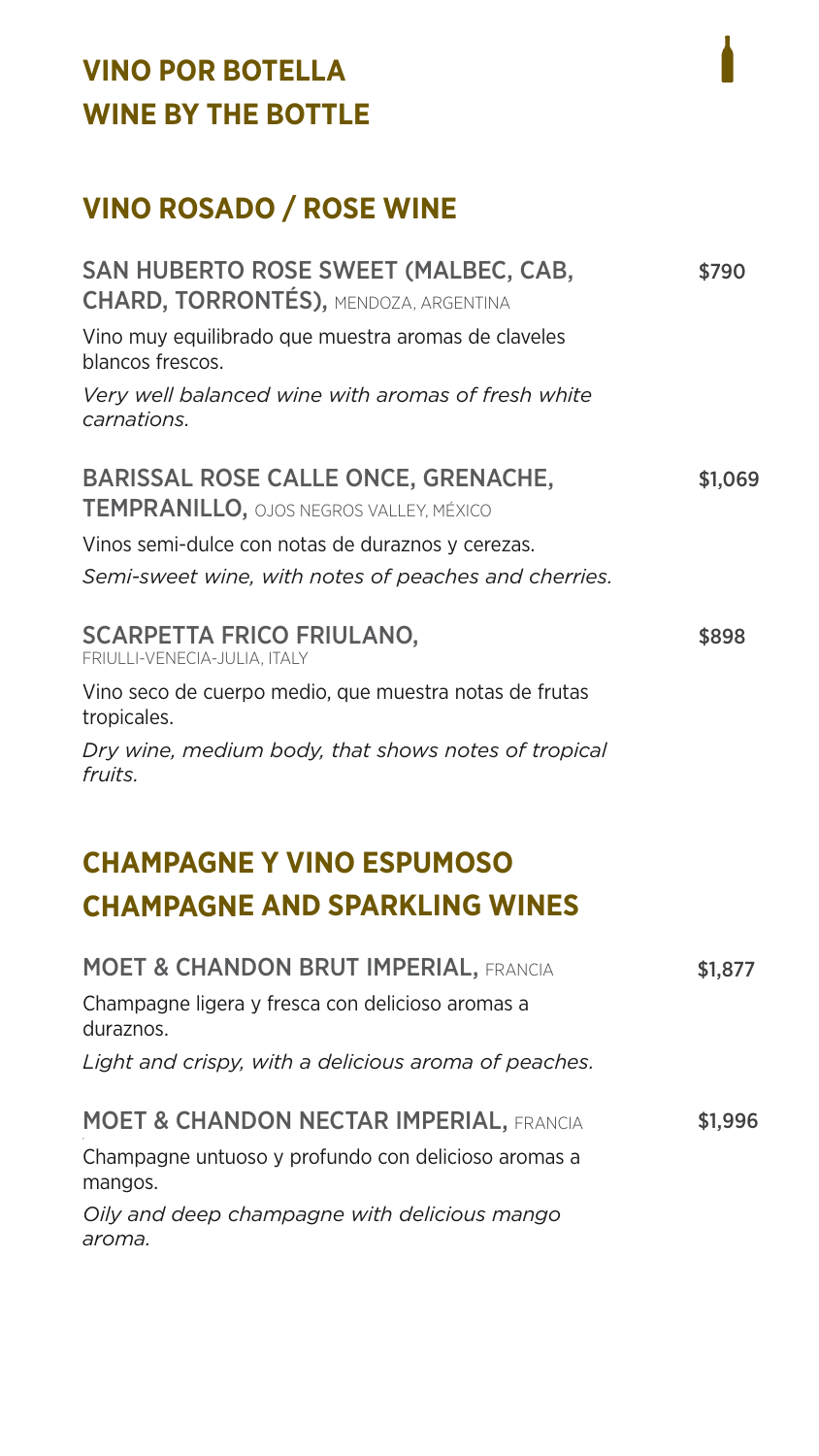## SCARPETTA TIMIDO (GLERA, PINOT NERO) BRUT ROSE

Champagne de medio cuerpo, con notas cítricas, muy expresivo y aterciopelada en el final.

*Half–bodied champagne, with citrus notes, very expressive and velvety at the end.*

### PROSECCO EXTRA DRY "NAONIS" VINI LA DELIZIA

Champagne de medio cuerpo, con delicadas notas de cerezas y cítricos.

*Half length champagne, with delicates notes of cherries and citruses.* 

## **VINOS BLANCOS CON PEQUEÑOS TOQUES DE AÑEJAMIENTO EN MADERA MEDIUM BODY WHITE WINES**

### ANGOVE BUTTERFLY RIDGE RIESLING AND GERWUSTRAMINER, MCLAREN, AUSTRALIA

Notas a lima, limón, cítricos picantes suavizado por toques de pétalos de rosa y especias.

*Has a lime, lemon, spicy citrus taste softened by hints of rose petal and spice.*

#### BARISAL GRENACH BLANC CALLE ONCE, OJOS NEGROS VALLEY, MÉXICO

Vino ligeramente dulce, de medio cuerpo y notas de duraznos y piñas.

*Dry wine, medium body, with notes of ripe peaches, and pineapples.*

## PETER LEHMANN RIESLING "HILL AND VALLEY",

BAROSSA, AUSTRALIA

Vino seco con aromas a frutas cítricas frescas y bien balanceado.

#### *Dry wine with fresh citrics aroma and well balaced.*

\$1,215

\$1,295

\$1,233

\$1,228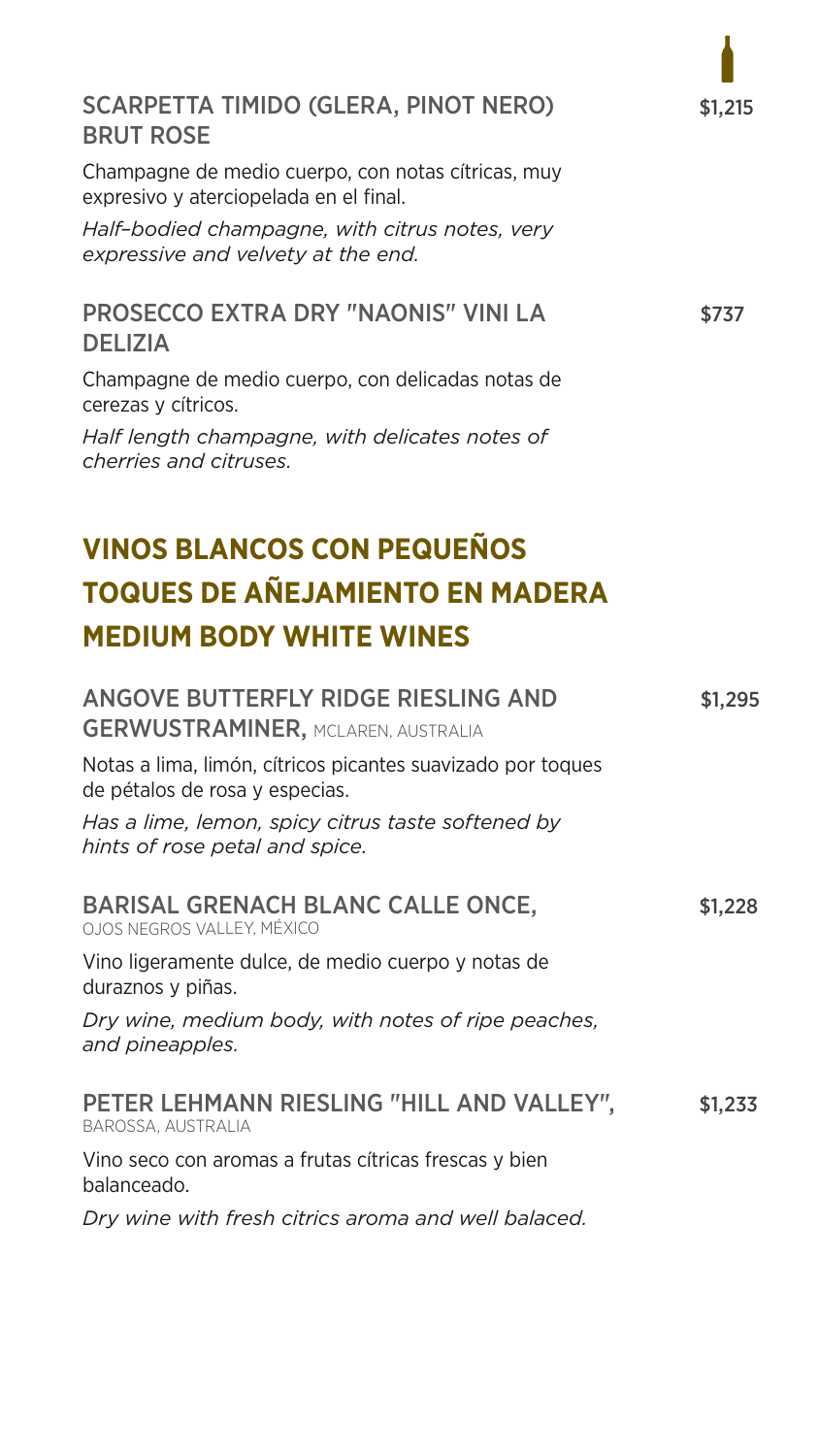## CIAO BELLA PINOT GRIGIO, VENETO, ITALY

Vino seco muy aromático y perfumado.

*Bone dry wine, very aromatic and perfumed.*

#### MARCEL HUGG RESERVE RIESLING SAINT JEAN, ALSACIA, FRANCE

Vino seco con aromas de manzana verde, pera, limón y notas a madera.

*Dry wine with a fresh green apple, pear, lime and oaky notes.*

*white flowers.* SAN HUBERTO TORRENTES, MENDOZA, ARGENTINA

## **VINOS BLANCOS LIGEROS CRUJIENTES Y REFRESCANTES LIGHT BODY WHITE WINES**

Vino muy expresivo y aromático, muestra notas de flores blancas frescas.

*Very expressive wine, aromatic with notes of fresh* 

Vino seco, con notas de peras y manzana verde fresca.

*Dry wine, with pear and fresh green aple notes.*

# **VINOS BLANCOS CON CUERPO, FERMENTADOS EN MADERA Y CREMOSOS FULL BODY WHITE WINES**

RAYMOND RESERVE CHARDONNAY, VALLE DE NAPA, CALIFORNIA, USA

### Vino seco, cremoso y enmantequillado con aromas a vainilla.

*Dry, but creamy and buttery, with a vanilla aroma.*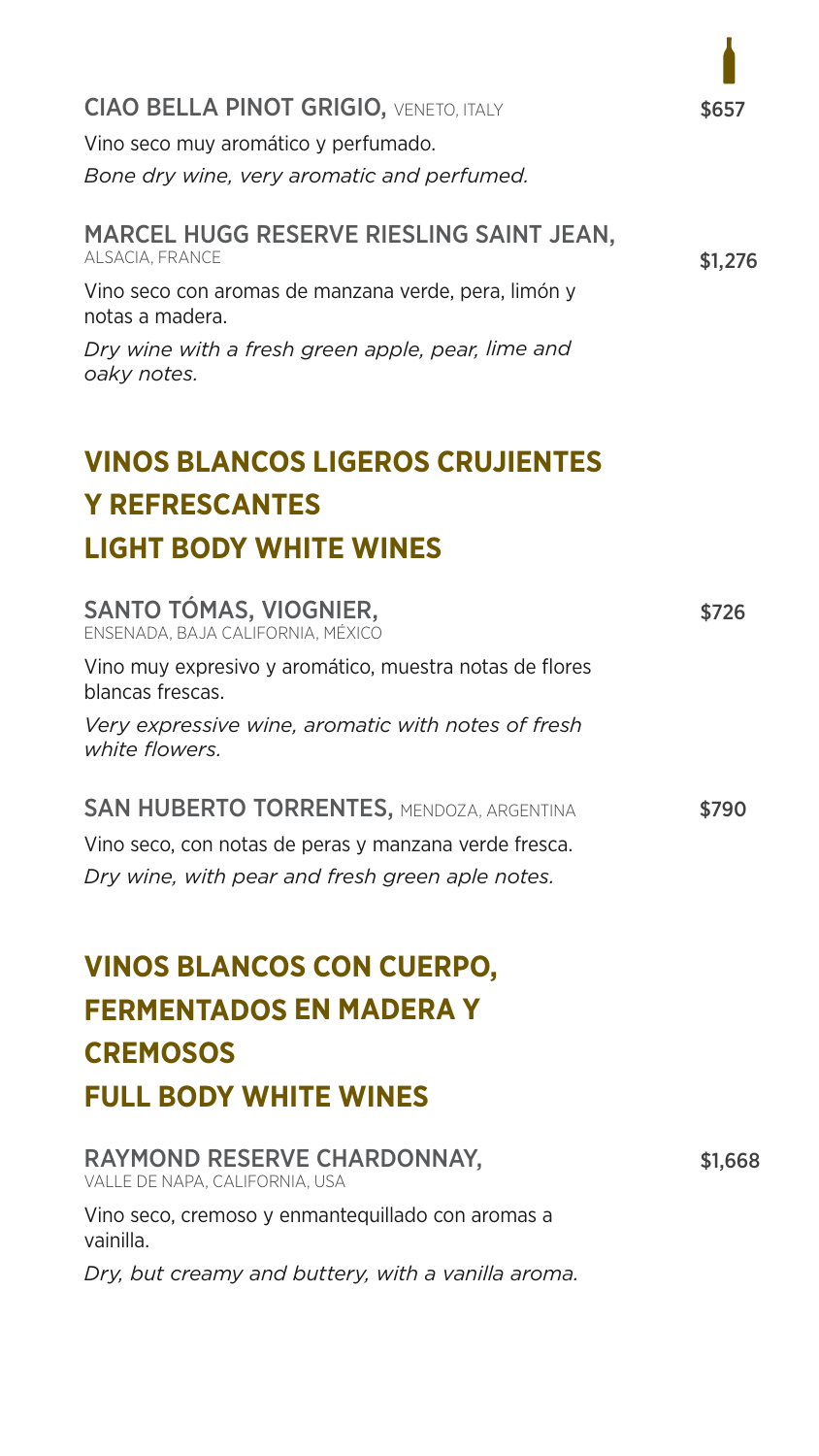SAN HUBERTO CHARDONNAY RESERVA, MENDOZA, ARGENTINA

Vino seco, con notas de peras y manzana verde fresca.

*Dry wine with a fresh green apple and pear.*

Seco, amaderado y cremoso con aromas a fruta tropical madura.

*Dry, oak rich and creamy, and aroma of ripe tropical fruits.*

Vino seco, que muestras notas de caramelo.

*Dry wine, with a caramel aroma.*

## **VINOS TINTOS DE MEDIO MEDIUM BODY RED WINES**

LIBERTAS RESERVA CARMENERE, CENTRAL VALLEY, CHILE

Vino con notas de arándanos y ciruelas rojas maduros, especiado, de final fresco.

```
INDIGO EYES RESERVE CHARDONNAY, 
CALIFORNIA, USA
                                                      $881
```
*Wine with notes of blueberries and ripe red plums, spicy with a fresh finish.*

## LIBERTAS RESERVA MERLOT,

#### MADERO, CHARDONNAY, CASA GRANDE, PARRAS COAHUILA, MÉXICO \$969

CENTRAL VALLEY, CHILE

Vino con" bouquet" floral, compotas de frutos rojos, balanceada acidez muy armónico.

*Wine with floral "bouquet", red fruit compotes, harmonious tannins.*

### LIBERTAS RESARVA PINOT NOIR, CENTRAL VALLEY, CHILE

Vino con intensos aromas a chocolate, tabaco y ciruela roja madura, de final especiado.

*Wine with intense aromas of chocolate, tobacco and ripe red plum, spicy finish.*

\$790

\$763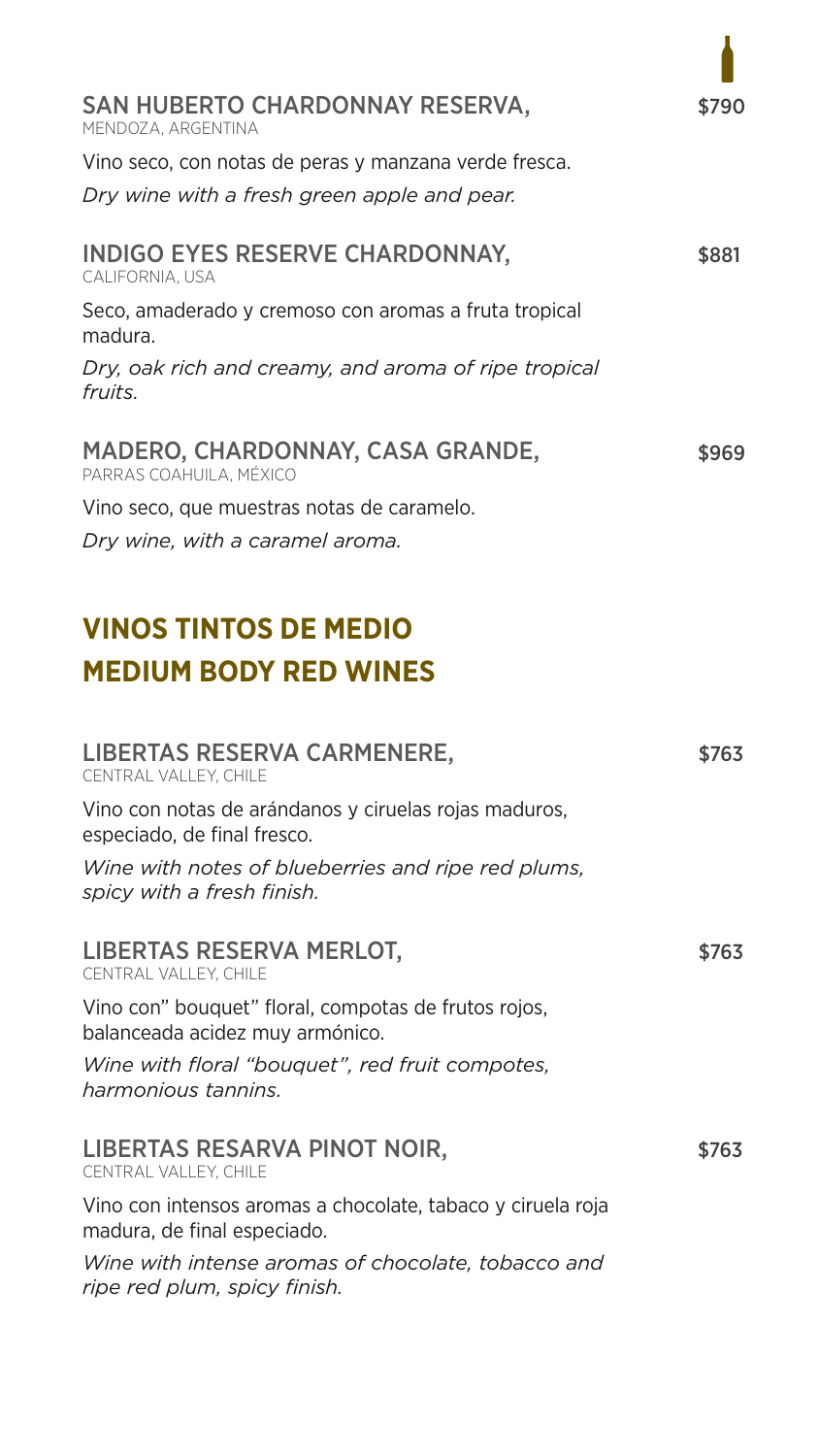SAN HUBERTO MERLOT RESERVA, MENDOZA, ARGENTINA

Vino con notas de arándanos y ciruelas rojas maduros,

especiado, de final fresco.

*Wine with tart berry aroma, mineral, well acidity and long ending.*

# **VINOS TINTOS CORPULENTOS DE MUCHO CARÁCTER FULL BODY RED WINE**

Complejo con aromas de frutas rojas, moras, elegantes notas de madera y especias.

| Wine with notes of craneberries and ripe red plums,<br>spicy fresh finish.                   |         |
|----------------------------------------------------------------------------------------------|---------|
| <b>RAYMOND MERLOT, NAPA VALLEY, USA</b>                                                      | \$1,205 |
| Vino con" bouquet" floral, compotas de frutos rojos,<br>balanceada acidez muy armónico.      |         |
| Wine with floral "bouquet", red fruit compotes,<br>harmonious tannins.                       |         |
| SANTO TÓMAS, TEMPRANILLO-CABERNET,<br>ENSENADA, BAJA CALIFORNIA, MÉXICO                      | \$869   |
| Vino con aromas a cereza y frambuesa fresca, mineral,<br>balanceada acidez y un final suave. |         |

*Complex with aromas of red fruits, blackberries, elegant notes of wood and spices.*

Vino con acidez media, alcohol alto aromas a frutos maduros y muy persistente en boca.

#### CHATEAU TIMBERLAY ROBERT GIRAUD, MERLOT, ST, EMILION, FRANCIA \$1,231

*Wine medium acidity, high alcohol ripe fruits and long persistence.*

#### ENCANTO, MONTE XANIC, CABERNET-SYRAH-MALBEC, VALLE DE GUADALUPE, MÉXICO \$1,181

#### LIBERTAS GRAN RESERVA CABERNET/SYRAH, MAULE, CHILE

Vino con intenso bouquet de ciruela negra, pimientos y amaderado, largo final en boca.

*Wine with intense bouquet of black plums, bell peppers, oaky and a long finish.*